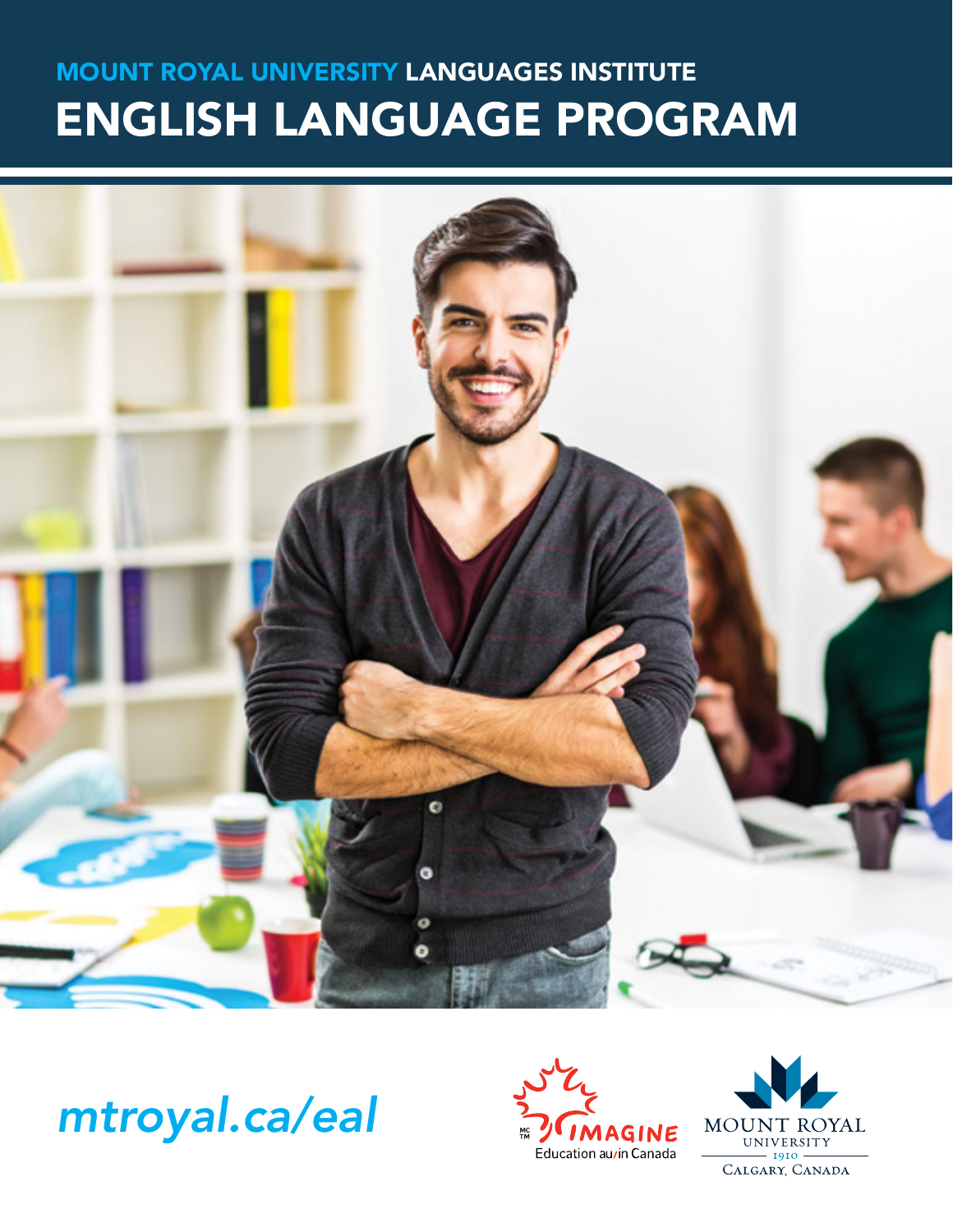

Our credit-free full-time program advances your English skills for academic and professional purposes. Our classes are culturally diverse and our instructors provide personal attention to your needs.

### **Benefits**

- Improve reading, writing, speaking and listening skills for both fluency and accuracy
- Become comfortable in intercultural communication
- Take your next step on the pathway to credit studies at the post-secondary level (EAP 3)
- Upgrade high school and university courses while studying English (EAP & EPAC)
- Work on campus (if you hold a valid study permit)

# There are 3 full-time programs:

- » Foundational English
- » Academic English

**Program Format**

- » English for Professional and Advanced Communication
- All classes are approximately 11 weeks long
- Classes run from Monday to Friday, with a total of 26.5 hours of study each week
- Programs start in January, April, July and September each year
- Placement into the program will be based on testing before classes begin

### **Courses**

#### **Foundational English**

Levels 1 to 3 focus on listening and speaking skills. We also help you to express yourself in writing and to improve your reading while you increase your vocabulary.

#### **Academic English**

Levels 1 to 3 provide an academic preparation program for students who wish to focus on accuracy in English or who need to improve their English skills before entering a post-secondary program. You will develop academic reading and writing and advanced grammar skills as well as listening and speaking skills useful in an academic setting.

#### **English for Professional and Advanced Communication**

This program helps you develop high intermediate to low advanced oral fluency and accuracy. Includes specialized language development classes in a variety of modules including English for professional contexts and enhanced vocabulary study.

- : **Website:** mtroyal.ca/eal
- ( **Info:** 403.440.5100
- $✓$  **E-mail:** mrulanguages@mtroyal.ca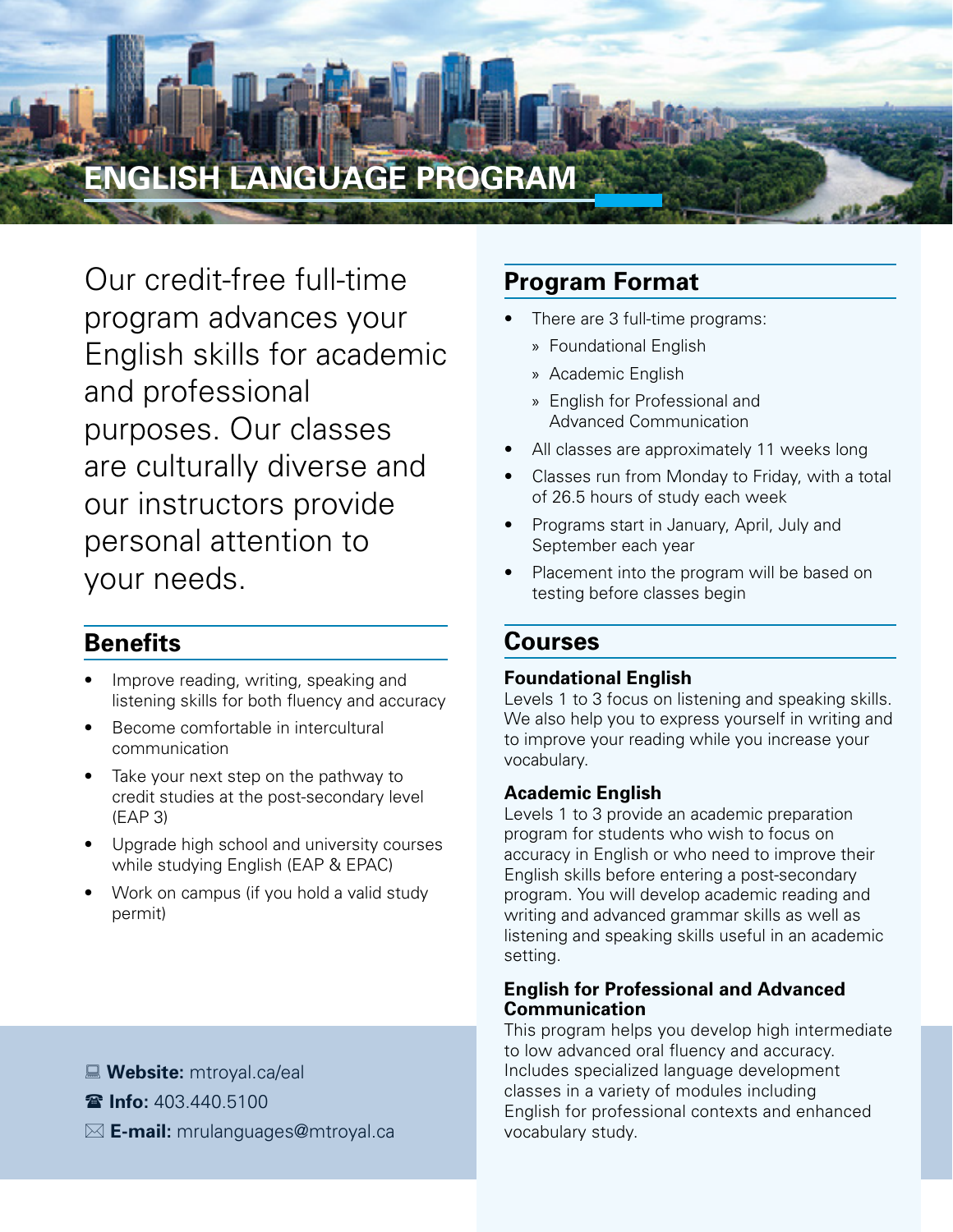## **How to Apply**

You must be at least 18 years old OR have completed high school and have a legal custodian.

- 1. Complete the application form and submit it before the deadline
- 2. Include full payment for at least your first term of study

Once registration is complete, you will be issued an official letter of acceptance. You may also apply for Conditional Admission to Open Studies when you apply for the English Language program

*Please visit our website for course dates, fees and registration information.*

# **Other Training Options**

- Summer program
- Short term training
- Special groups
- Customized courses
- Optional cultural programs
- Teacher education

# **Why MRU Languages Institute?**

- Accredited by the Languages Canada Quality Assurance Scheme
- TESL Canada certified teachers
- Approved by the Canadian government as a Designated Learning Institution (DLI Number O18761482032)
- Located in Calgary, close to the Rocky **Mountains**

## **Student Services**

- MRU Residence
- Campus Recreation
- Wellness Centre
- Computer Labs
- **Library**
- **Student Learning Services**
- Academic Advising
- Counselling Services
- Accessibility Services